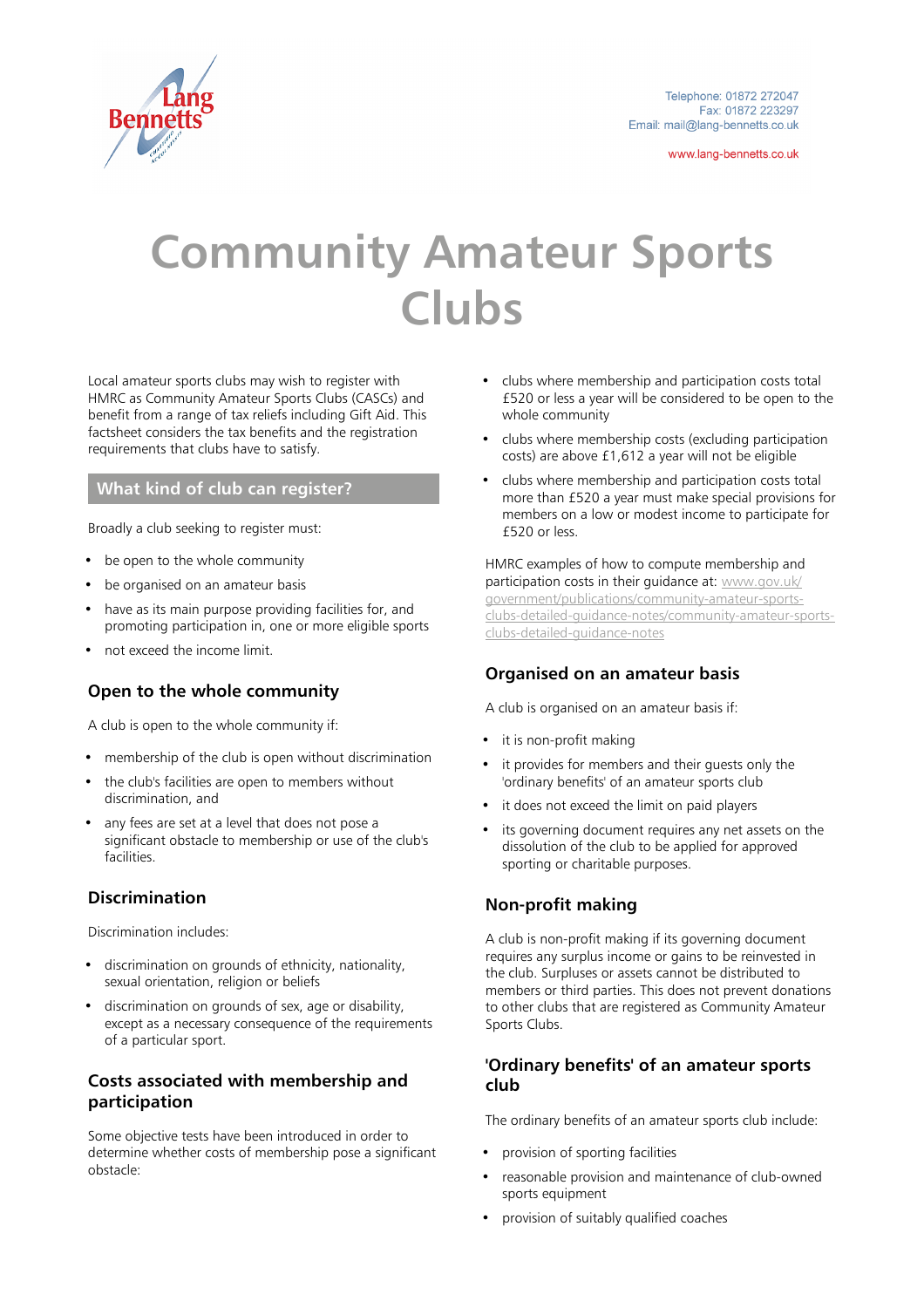- provision, or reimbursement of the costs, of coaching courses
- reimbursement of necessary and reasonable travel expenses and subsistence expenses incurred by players and officials travelling to away matches
- sale or supply of food or drink as a social adjunct to the sporting purposes of the club.

HMRC, in their guidance, provide examples of what are necessary and reasonable travel and subsistence expenses.

#### **Payments to members**

A club is allowed to:

- enter into agreements with members for the supply to the club of goods or services or
- employ and pay remuneration to staff who are club members.

So a CASC could pay members for services such as coaching or grounds maintenance but would not, for example, normally pay members to play. However under new regulations clubs are allowed to pay a maximum of £10,000 a year in total to players to play for the club.

#### **Eligible sports**

Eligible sports are defined in the legislation by reference to the Sports Council's list of recognised activities. This can accessed using the following link:

[https://www.sportengland.org/how-we-can-help/national](https://www.sportengland.org/how-we-can-help/national-governing-bodies#the_recognition_process)[governing-bodies#the\\_recognition\\_process](https://www.sportengland.org/how-we-can-help/national-governing-bodies#the_recognition_process)

#### **Promoting participation in an eligible sport**

A club must promote participation in an eligible sport and also provide facilities for playing the sport. To meet this objective, a club must ensure at least 50% of the members are 'participating members'. To be a participating member they must participate in the sporting activities of the club on a number of occasions that is equal to or more than the club's 'participation threshold'. The participation threshold is based on the number of weeks in the club's accounting period.

Some clubs have the main purpose of providing social leisure facilities. If this is the case they will not be able to register as CASCs, because these clubs are principally places for people to meet for social purposes even though some sporting activities take place.

#### **The income limit condition**

All CASCs must meet an income condition which aims to ensure that CASCs are mainly sports clubs rather than mainly commercial clubs with sports activities. The income condition applies to the turnover received from broadly commercial transactions with non-members, where the club is offering a commercial service or supply, for example sales of food and drink. Any income from renting out property is to be included eg renting out the club's

grounds.The maximum amount of turnover that a club may receive under the income condition is £100,000 a year, excluding VAT.

Clubs are able to generate unlimited income from transactions with their members. Investment income and donations received is also excluded from the income condition.

## **Tax reliefs for registered CASCs**

CASCs can reclaim basic rate tax on Gift Aid donations made to them by individuals but CASC subscriptions are not eligible as Gift Aid payments.

CASCs are treated as companies for tax purposes. Therefore their profits may be chargeable to corporation tax.

CASCs can claim the following tax reliefs:

- exemption from Corporation Tax on profits from trading where the turnover of the trade is less than £50,000
- exemption from Corporation Tax on income from property where the gross income is less than £30,000
- exemption from Corporation Tax on interest received
- exemption from Corporation Tax on chargeable gains.

It should be noted that if trading turnover exceeds £50,000, all the trading profit is assessable to corporation tax.

#### **Example**

A CASC runs a trade with turnover of £60,000 and profit of £6,000. Because the turnover exceeds the £50,000 limit the profit is taxable. The CASC also has gross rental income of £12,000. The gross rental income is below the exemption limit and is not taxable.

#### **Claiming the tax reliefs**

Where a CASC receives a tax return, relief can be claimed in the return. However most clubs do not receive a tax return each year. If the club has had tax deducted from its income or if it has received Gift Aid payments, it can claim a repayment from HMRC.

### **Corporate Gift Aid to the rescue?**

Corporate Gift Aid is available for donations of money made by companies to CASCs. Companies are therefore allowed to claim tax relief on qualifying donations they make.

The corporate Gift Aid provisions encourage companies to make donations to clubs which are registered as CASCs but also encourage clubs with high levels of commercial trading to potentially benefit from CASC status.